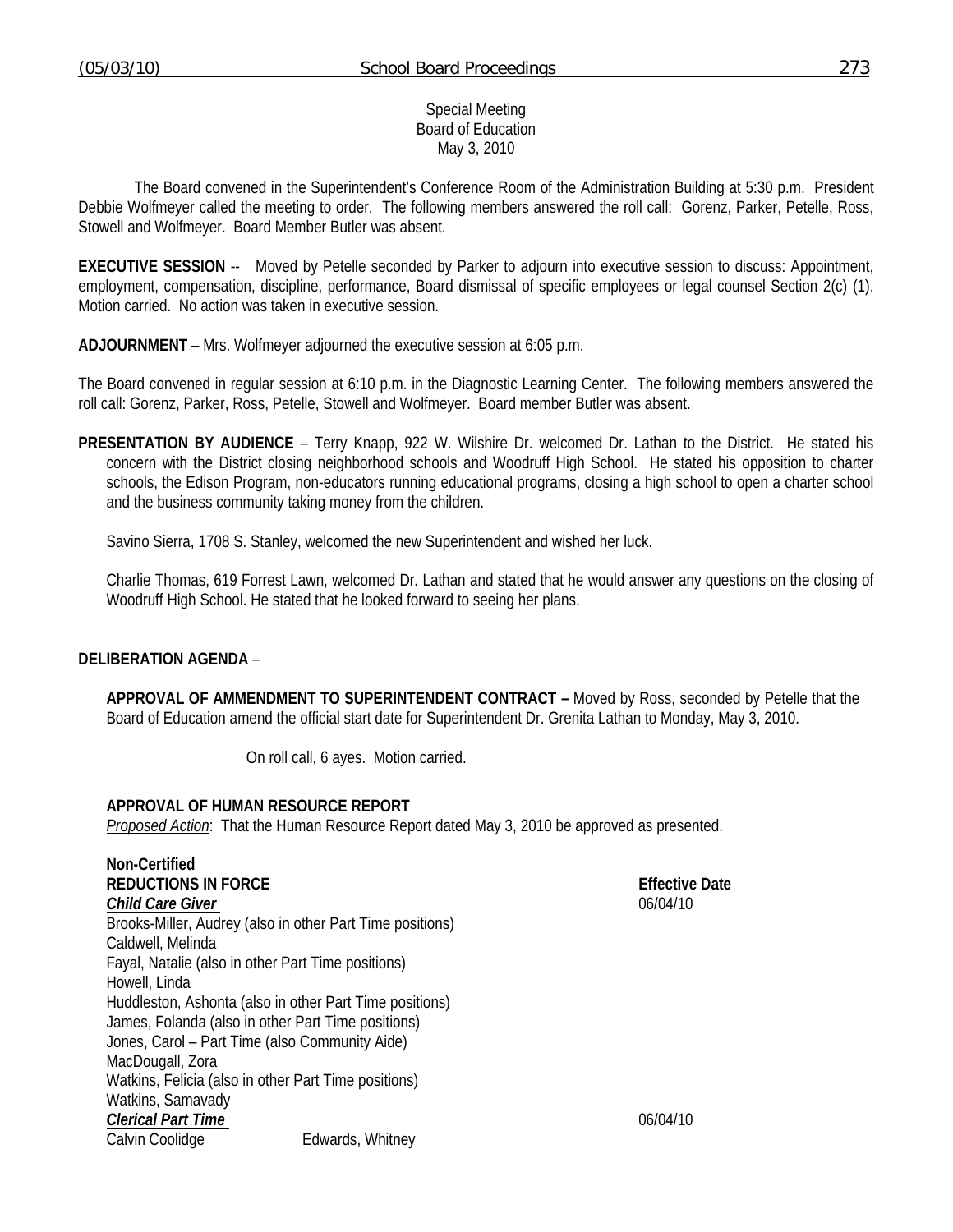| <b>Charter Oak</b><br>Garfield<br>Glen Oak<br>Harrison<br>Manual High<br><b>Mark Bills</b><br>Northmoor Edison<br>Peoria High<br>Richwoods High<br><b>Rolling Acres</b><br>Thomas Jefferson<br>Trewyn<br>Von Steuben | Johnston, Teresa<br>Gray, Michaela<br>Adkins, Rita<br>Marin, Maria<br>Henley, Chanell<br>Hanna, Sherri<br>Mahan, Kelly<br>Schlafley, Bridget<br>Bell, Michelle<br>Young, Andrea (Primary Extended Care Provider)<br>Turner, Lori<br>Williams, Patricia<br>Manewatchararngsri, Mireya (Primary Extended Care) | 06/04/10 |
|----------------------------------------------------------------------------------------------------------------------------------------------------------------------------------------------------------------------|--------------------------------------------------------------------------------------------------------------------------------------------------------------------------------------------------------------------------------------------------------------------------------------------------------------|----------|
| Von Steuben                                                                                                                                                                                                          | Southey, Andra                                                                                                                                                                                                                                                                                               |          |
| Washington                                                                                                                                                                                                           | Haughney, Theresa                                                                                                                                                                                                                                                                                            |          |
| Whittier                                                                                                                                                                                                             | Tritsch, Sherry                                                                                                                                                                                                                                                                                              |          |
| Woodruff High                                                                                                                                                                                                        | Post, Kathy                                                                                                                                                                                                                                                                                                  |          |
| Transportation<br>Clerical                                                                                                                                                                                           | Johnson, Pamela (Primary Bus Monitor)                                                                                                                                                                                                                                                                        |          |
| Manual High                                                                                                                                                                                                          | Gilles-Wunderle, Patrice                                                                                                                                                                                                                                                                                     | 06/04/10 |
| Rolling Acres Edison                                                                                                                                                                                                 | Bastian, Nancy                                                                                                                                                                                                                                                                                               | 06/04/10 |
| Transportation                                                                                                                                                                                                       | Moore, Sandra                                                                                                                                                                                                                                                                                                | 06/30/10 |
| <b>Health Nurse Practitioner Part Time</b>                                                                                                                                                                           |                                                                                                                                                                                                                                                                                                              | 06/04/10 |
| Berres, Margaret                                                                                                                                                                                                     |                                                                                                                                                                                                                                                                                                              |          |
| Gould, Diane                                                                                                                                                                                                         |                                                                                                                                                                                                                                                                                                              |          |
| Knecht, Molly                                                                                                                                                                                                        |                                                                                                                                                                                                                                                                                                              |          |
| San German, Susan                                                                                                                                                                                                    | <b>Woodrow Wilson</b>                                                                                                                                                                                                                                                                                        |          |
| Taylor, Andrea<br><b>Home School Facilitators</b>                                                                                                                                                                    |                                                                                                                                                                                                                                                                                                              | 06/04/10 |
| Garfield                                                                                                                                                                                                             | Hardimon, Sammie                                                                                                                                                                                                                                                                                             |          |
| Harrison                                                                                                                                                                                                             | Johnson, Emeicka                                                                                                                                                                                                                                                                                             |          |
| Irving                                                                                                                                                                                                               | Diaz, Maria                                                                                                                                                                                                                                                                                                  |          |
| Irving                                                                                                                                                                                                               | Joshua, Carolyn                                                                                                                                                                                                                                                                                              |          |
| Keller / Lindbergh                                                                                                                                                                                                   | Randle, Demetrius                                                                                                                                                                                                                                                                                            |          |
| Lincoln                                                                                                                                                                                                              | Turner, Steve                                                                                                                                                                                                                                                                                                |          |
| Manual High                                                                                                                                                                                                          | Hangen, Stanton                                                                                                                                                                                                                                                                                              |          |
| Manual High                                                                                                                                                                                                          | Williams, Lynn                                                                                                                                                                                                                                                                                               |          |
| Peoria High<br>Roosevelt                                                                                                                                                                                             | Bolden, Richard<br>Banks, Kenneth                                                                                                                                                                                                                                                                            |          |
| Trewyn                                                                                                                                                                                                               | Gibson, Gigi                                                                                                                                                                                                                                                                                                 |          |
| Valeska Hinton                                                                                                                                                                                                       | Johnson, Mauri                                                                                                                                                                                                                                                                                               |          |
| Whittier                                                                                                                                                                                                             | DeMoss, Nicholas                                                                                                                                                                                                                                                                                             |          |
| <b>Woodrow Wilson</b>                                                                                                                                                                                                | Harper, Henry                                                                                                                                                                                                                                                                                                |          |
| Job Coaches - Community Aides                                                                                                                                                                                        |                                                                                                                                                                                                                                                                                                              | 06/04/10 |
| Davis, Savannah<br>Part Time                                                                                                                                                                                         |                                                                                                                                                                                                                                                                                                              |          |
| Lee, Gwendolyn<br>Part Time                                                                                                                                                                                          |                                                                                                                                                                                                                                                                                                              |          |
| Miles, Charles<br>Part Time                                                                                                                                                                                          |                                                                                                                                                                                                                                                                                                              |          |
| Wageman, Marjorie<br>Part Time                                                                                                                                                                                       |                                                                                                                                                                                                                                                                                                              | 06/04/10 |
| Ware-Thompson, Rhonda Part Time (also an Attendant)<br><b>Parent Partnership Coach</b>                                                                                                                               |                                                                                                                                                                                                                                                                                                              |          |
| Garfield                                                                                                                                                                                                             | Lonteen, Julie                                                                                                                                                                                                                                                                                               | 06/04/10 |
| Lincoln                                                                                                                                                                                                              | Taylor, Dramane                                                                                                                                                                                                                                                                                              |          |
| <b>Roy Ricketts</b>                                                                                                                                                                                                  | Hise, Michelle (also Clerk / Part Time)                                                                                                                                                                                                                                                                      |          |
|                                                                                                                                                                                                                      |                                                                                                                                                                                                                                                                                                              |          |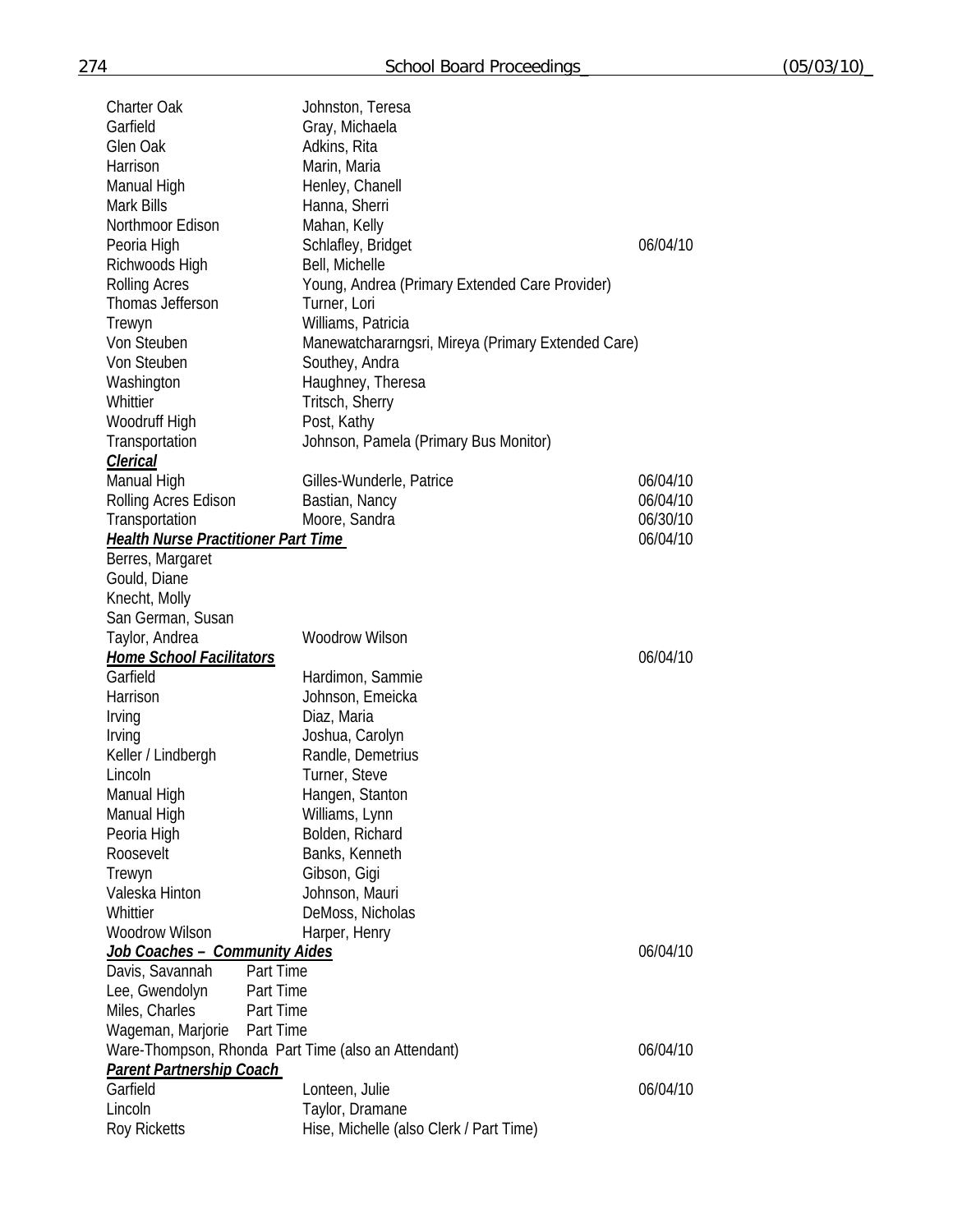| Trewyn                              | Moore, Jean                        |          |
|-------------------------------------|------------------------------------|----------|
| <b>Student Assistant Advisor</b>    |                                    |          |
| Columbia                            | Hinkle, John                       | 06/04/10 |
| Manual High                         | Moss, Marie                        |          |
| Sterling                            | Buckner, Sharonda                  |          |
| Trewyn                              | King, Luann                        |          |
| Von Steuben                         | Shaw, Arnitria                     |          |
| <b>Student Information Managers</b> |                                    |          |
| Franklin Edison                     | Stoller, Niki                      | 06/04/10 |
| Lincoln                             | Thornton, Sparkle                  |          |
| Northmoor Edison                    | Fluga, Christopher                 |          |
| <u>Teacher Aides</u>                |                                    |          |
| Calvin Coolidge                     | Laster, Retha                      | 06/04/10 |
| Charter Oak                         | Lowe, Courtney                     |          |
| Charter Oak                         | Scherr, Beth                       |          |
| Columbia                            | Helms, Rosalind                    |          |
| Columbia                            | Lucas, Jared                       |          |
| Columbia                            | Robison, William                   |          |
| Day Treatment @ Trewyn              | Johnson, Teren                     |          |
| Day Treatment @Trewyn               | Nash, Latonya                      |          |
| Day Treatment @Trewyn               | Pickens, Cardell                   |          |
| Day Treatment @Trewyn               | Schopp, Diane                      |          |
| Developmental Center                | James, Natalie                     |          |
| Developmental Center                | Schlink, Susanne                   |          |
| Franklin Edison                     | Brown, Christopher                 |          |
| Franklin Edison                     | Cornish, Kenneth                   |          |
| Franklin Edison                     | Duke, Lana                         |          |
| Franklin Edison                     | Maher, Nicholas                    |          |
| Franklin Edison                     | Ohlemiller, Ann                    |          |
| Franklin Edison                     | Parr, Stephanie                    |          |
| Franklin Edison                     | Purifoy, Sharon                    |          |
| Franklin Edison                     | Rodriguez, Ashley                  |          |
| Franklin Edison                     | Sangster, Candace                  |          |
| Garfield                            |                                    |          |
| Garfield                            | Contreras, Shelly<br>Gwillim, Kirk |          |
| Garfield                            |                                    |          |
| Glen Oak                            | Jongerius, Sandra                  | 06/04/10 |
|                                     | Cayson, Tanisha                    |          |
| Glen Oak<br>Glen Oak                | Gibson, Erika                      |          |
| Glen Oak                            | Hentrich, Angela                   |          |
|                                     | Wilkerson, Tameca                  |          |
| <b>Greeley Alternative</b>          | Edwards, Quentin                   |          |
| <b>Greeley Alternative</b>          | Joraanstad, Shawn                  |          |
| <b>Greeley Alternative</b>          | Powell Sr., Eric                   |          |
| <b>Greeley Alternative</b>          | Pringle, Torri                     |          |
| <b>Greeley Alternative</b>          | Stacy, Franklin                    |          |
| Harrison                            | Lumsargis, Maria                   |          |
| Harrison                            | Means, Katrina                     |          |
| Harrison                            | Webster, Tagwana                   |          |
| Hines                               | Ware, Tracy                        |          |
| Irving                              | Citchen-Hughes, Leatha             |          |
| Irving                              | Martha, Christine                  |          |
| Jamieson                            | Comiskey, Anne                     |          |
| Jamieson                            | Dykstra, Donna                     |          |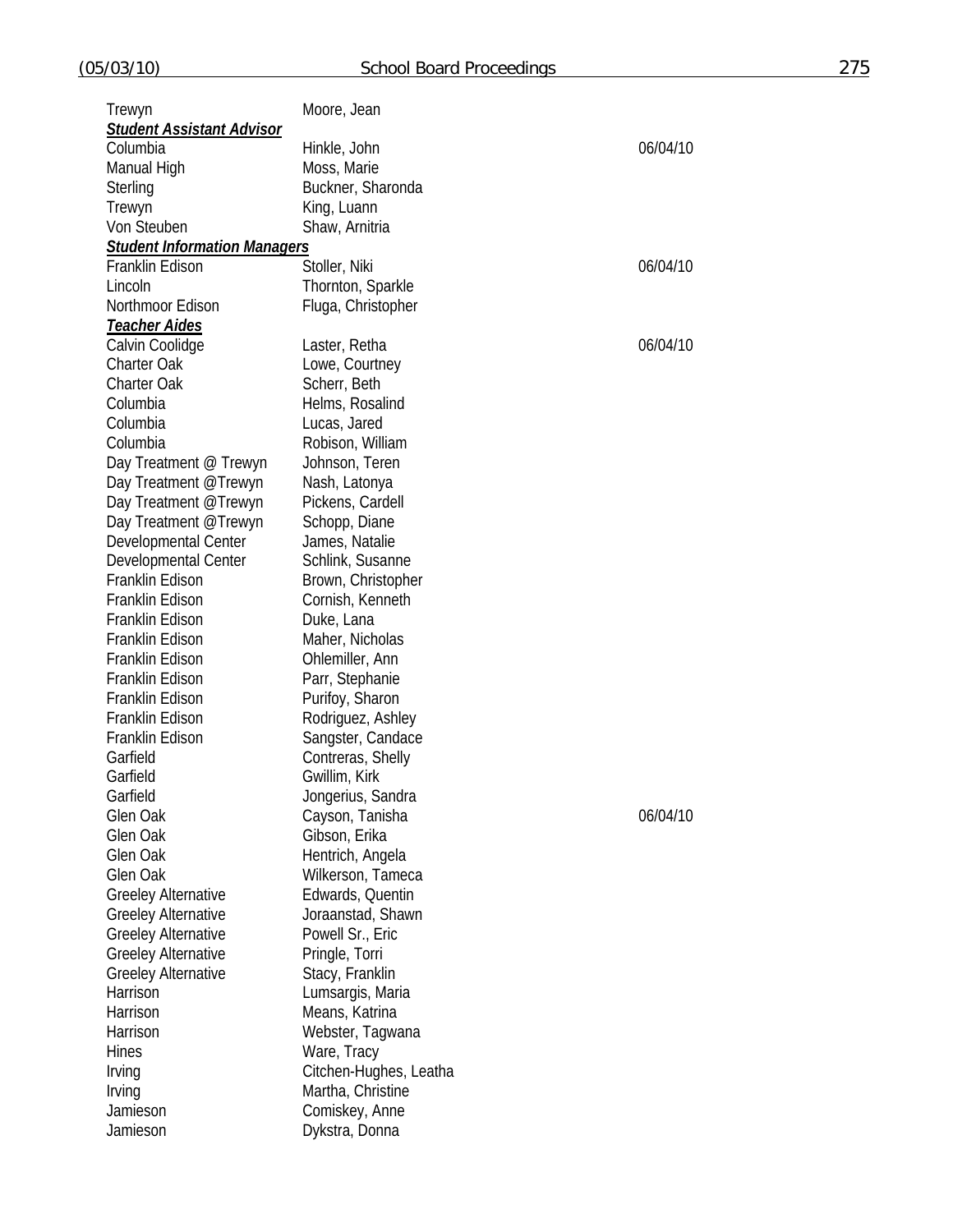| Jamieson                      | Eichhorn, Amy   |
|-------------------------------|-----------------|
| Jamieson                      | Jackson, Shan   |
| Kellar                        | Herrick, Susar  |
| Knoxville Center              | Johnson, Gail   |
| Knoxville Center              | Owens, Roose    |
|                               |                 |
| Lincoln                       | Blake, Valarie  |
| Lincoln                       | Davis, Yvette   |
| Lincoln                       | Escalante, Lad  |
| Lincoln                       | Hines, Diane    |
| Lincoln                       | Mathews, Andr   |
| Lincoln                       | Meyer, Simone   |
| Lincoln                       | Morris, Latisha |
| Lincoln                       | Osborne, Dear   |
| Lincoln                       | Stenger, Cathy  |
| Manual High                   | Booker Nichola  |
| Manual High                   | Coleman, Willie |
| Manual High                   | Malone, Tadari  |
| Manual High                   | Springer, Misty |
| Manual High                   | Williams, David |
| <b>Mark Bills</b>             | Masonholder, 7  |
| Northmoor Edison              | Cobert, Debora  |
| Northmoor Edison              | Fluga, Julie    |
|                               |                 |
| Northmoor Edison              | Holmes, Joelyr  |
| Northmoor Edison              | Matlock, Kathy  |
| Northmoor Edison              | Reardon, Kelly  |
| Peoria High                   | Cary, Lorena    |
| Peoria High                   | Craven, Katrina |
| Peoria High                   | Merriman, Rac   |
| Peoria High                   | Stenson, Celer  |
| Richwoods High                | Hume, Craig     |
| Richwoods High                | Mason, Nicole   |
| Rolling Acres Edison          | Danner, Laura   |
| Rolling Acres Edison          | Gravatt, Sonya  |
| Roosevelt                     | Baskin-Ingram,  |
| Roosevelt                     | Couri, Grace    |
| Roosevelt                     | Kipfer, Karla   |
| Roosevelt                     | Pankey, Ayana   |
| Roosevelt                     | Schwarzentrau   |
| Roosevelt                     | Todd, Latocha   |
| Sterling                      | Dhall, Angela   |
| Sterling                      | Klein, Amy      |
| Sterling                      | Lamb, Tina      |
|                               |                 |
| Sterling                      | Wright, Pamela  |
| <b>Taft Riverview Gardens</b> | Blake, Alicia   |
| <b>Taft Riverview Gardens</b> | Nunez, Sonya    |
| Thomas Jefferson              | Bockler, Mary   |
| Thomas Jefferson              | Couri, Elizabet |
| Thomas Jefferson              | Daniels, Chris  |
| Thomas Jefferson              | Diodoardo, Lin  |
| Thomas Jefferson              | Feinberg, Jill  |
| Thomas Jefferson              | Melvin, Joyce   |
| Thomas Jefferson              | Nace, Nicole    |
| Trewyn                        | Halm, Cheryl    |

Jackson, Shantez Herrick, Susan Johnson, Gail Owens, Roosevelt Blake, Valarie Davis, Yvette Escalante, Ladislado Hines, Diane Mathews, Andrew Meyer, Simone Morris, Latisha Osborne, Deanna Stenger, Cathy Booker Nichola Coleman, Willie Malone, Tadaricka Springer, Misty Williams, David Masonholder, Tabitha Cobert, Deborah Fluga, Julie Holmes, Joelyn Matlock, Kathy Reardon, Kelly Cary, Lorena Craven, Katrina Merriman, Rachel 06/04/10 Stenson, Celena Hume, Craig Mason, Nicole Danner, Laura Gravatt, Sonya Baskin-Ingram, Ruth Couri, Grace Kipfer, Karla Pankey, Ayana Schwarzentraub, Connie Todd, Latocha Dhall, Angela Klein, Amy Lamb, Tina Wright, Pamela Blake, Alicia Nunez, Sonya Bockler, Mary Couri, Elizabeth Daniels, Chris Diodoardo, Linda Feinberg, Jill 06/04/10 Melvin, Joyce Nace, Nicole Halm, Cheryl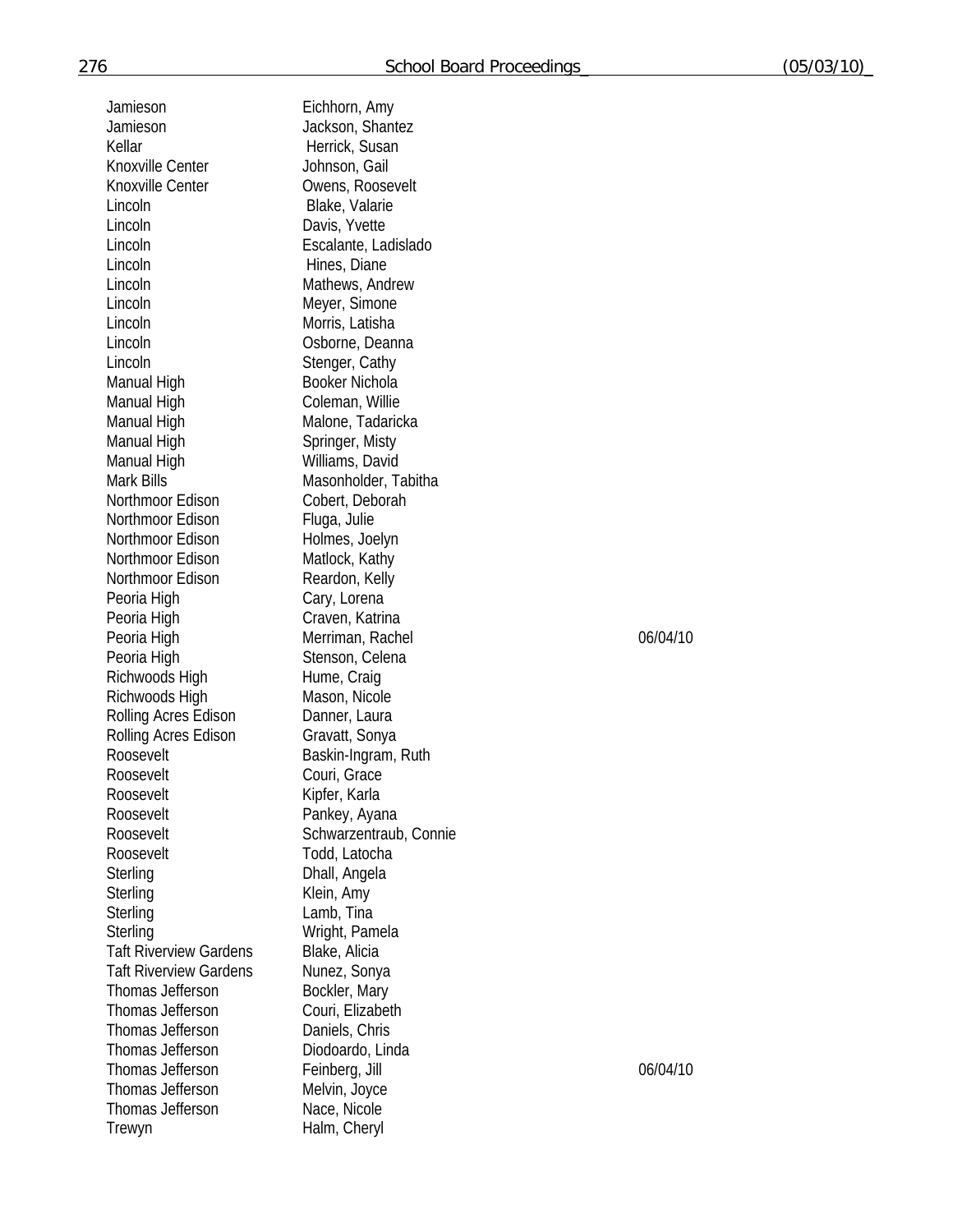| (05/03/10)                                       | <b>School Board Proceedings</b>                           |          | 277 |
|--------------------------------------------------|-----------------------------------------------------------|----------|-----|
|                                                  | Jackson, Darrell                                          |          |     |
| Trewyn<br>Trewyn                                 | Kramer, Anthony                                           |          |     |
| Trewyn                                           | Weldy, Laverne                                            |          |     |
| Trewyn                                           | Whittaker, Kathleen                                       | 06/04/10 |     |
| Valeska Hinton                                   | Bostick, Lynnann                                          | 06/09/10 |     |
| Valeska Hinton                                   | Harris, Antoine                                           |          |     |
| Valeska Hinton                                   | Howard, Sherri                                            |          |     |
| Valeska Hinton                                   | Jackson, Karen                                            |          |     |
| Valeska Hinton                                   | Polk-Johnson, Luendia                                     |          |     |
| Valeska Hinton                                   | Whelan, Theresa                                           | 06/09/10 |     |
| Von Steuben                                      | Brown, Eric                                               | 06/04/10 |     |
| Von Steuben                                      | Holzhauer, Nicole                                         |          |     |
| Von Steuben                                      | Kastelic, Georgie                                         |          |     |
| Von Steuben                                      | Price, David                                              |          |     |
| Von Steuben                                      | Sippel, Nichol                                            |          |     |
| Washington                                       | Yates, Mary                                               |          |     |
| Whittier                                         | Harlan, Glenda                                            |          |     |
| Whittier                                         | Shaw, Mildred                                             |          |     |
| <b>Woodrow Wilson</b>                            | Baskin, Leola                                             | 06/04/10 |     |
| Woodrow Wilson                                   | Chamblin, Traci                                           |          |     |
| <b>Woodrow Wilson</b>                            | Edwards, Betty                                            |          |     |
| <b>Woodrow Wilson</b>                            | Schmidgall, Libby                                         |          |     |
| Woodruff High                                    | Burns, Kenneth                                            |          |     |
| Woodruff High                                    | Butler, Melinda                                           |          |     |
| Woodruff High                                    | Coleman, April                                            |          |     |
| Woodruff High                                    | Davis-Brooks, Tiffany                                     |          |     |
| Woodruff High                                    | Dunn, Daniel                                              |          |     |
| Woodruff High                                    | Palkovic, Nathan                                          |          |     |
| Woodruff High                                    | Staples, Sharon                                           |          |     |
| Woodruff High                                    | Sullivan, Kylie                                           |          |     |
| Woodruff High                                    | Wolfmeyer, Timothy                                        |          |     |
| Teacher Aides - Part Time                        |                                                           |          |     |
| Harrison                                         | Barnett, Holly                                            | 06/04/10 |     |
| Irving                                           | Ortiz Rosario, Emilda                                     |          |     |
| Undist                                           | Scott, Paula                                              |          |     |
|                                                  | <b>POSITIONS ELIMINATED</b>                               |          |     |
|                                                  |                                                           |          |     |
| <u> Clerical (6099)</u>                          |                                                           | 06/30/10 |     |
| Early Childhood                                  | Goodell, Rebecca                                          |          |     |
| Early Childhood                                  | Mathis, Carol                                             |          |     |
|                                                  | <b>Development Family Case Managers (Off Schedule)</b>    |          |     |
| Adult Ed Day                                     | Kolbe, Kyersten                                           | 06/30/10 |     |
| Harrison                                         | Parkman, Phyllis                                          | 06/30/10 |     |
| Sterling                                         | Millinger, Melissa                                        | 06/30/10 |     |
| <b>Taft Riverview Gardens</b>                    | Hines, Bernice (also Child Care Giver)                    | 06/30/10 |     |
| Valeska Hinton (6099) Ross, April                |                                                           | 06/09/10 |     |
| <b>Family Liaison Coordinator (Off Schedule)</b> |                                                           | 06/30/10 |     |
| Valeska Hinton                                   | Greer, Elaine                                             |          |     |
|                                                  | <b>Family Support Associates Part Time (Off Schedule)</b> |          |     |
| Brown, Maryann                                   |                                                           | 06/30/10 |     |
| Glasper, Crystal                                 |                                                           | 06/09/10 |     |
|                                                  |                                                           |          |     |